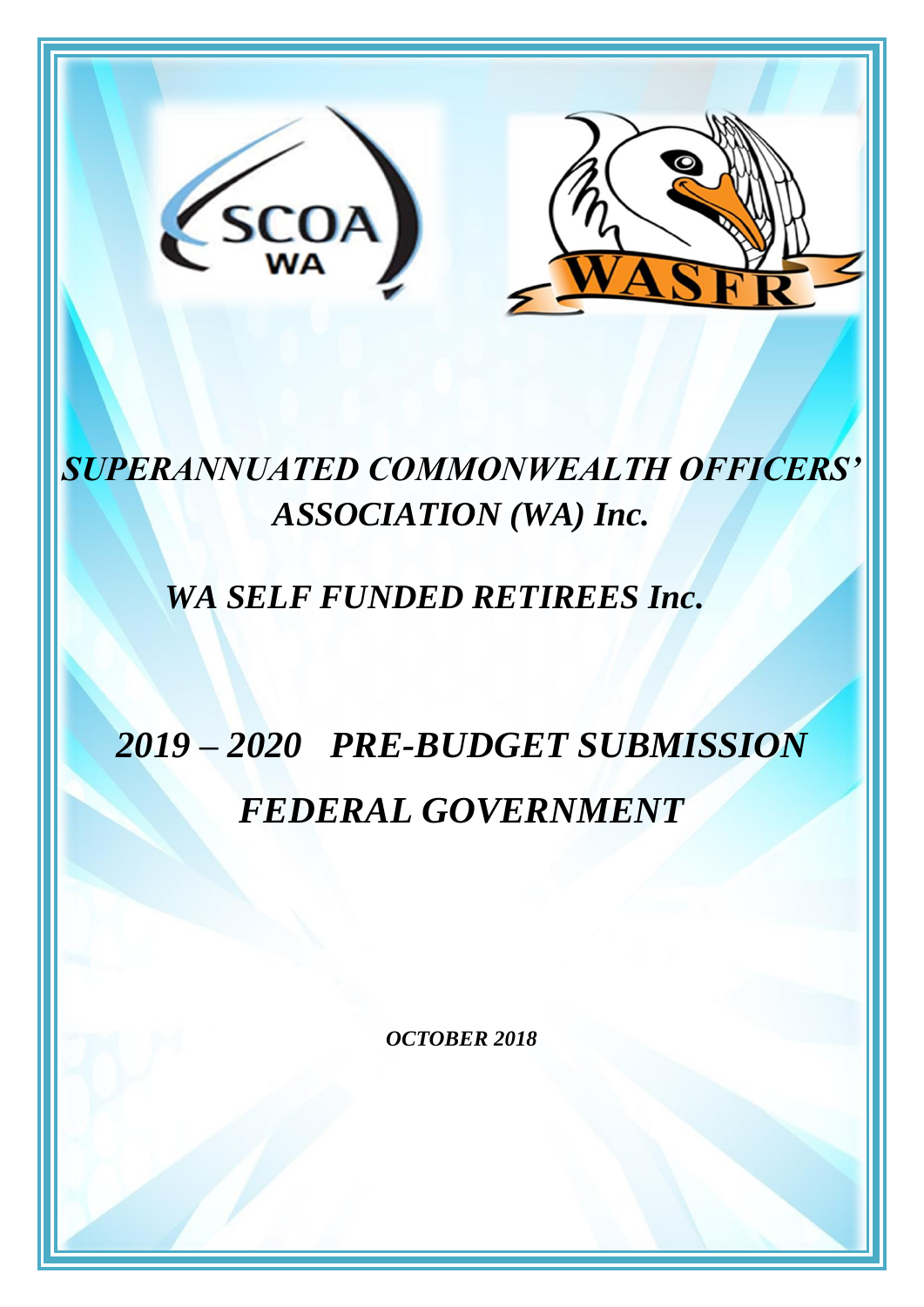## **SUPERANNUATED COMMONWEALTH OFFICERS' ASSOCIATION (WA) Inc.**

### **WESTERN AUSTRALIA SELF FUNDED RETIREES Inc.**

#### **Introduction:**

Superannuated Commonwealth Officers' Association (WA) Inc. (SCOAWA), and Western Australia Self Funded Retirees Inc. (WASFR), are organisations registered under the Associations Incorporation Act (2015) of Western Australia. These two organisations have very similar backgrounds and have chosen to join together in lodging this submission with the Federal Government. Most members have had experience with similar organisations in the past and our primary objective is to protect and advance the interests of those retirees who have funded, in whole or in part, their own retirement. Note: Many of our members are in receipt of the Age pension.

Although both are WA-based organisations, the Federal Government concessions that we seek will be of benefit to all retirees throughout Australia.

Most of our members are proud of their ability to provide for their advancing years**,** with some assistance from Government. However, many who strive to remain outside the Aged Pension system often experience reduced financial capabilities to fund their retirement. A greater level of Government assistance is required to help maintain their independence from the Centrelink Aged Pension.

In particular, the delivery of increased health benefits and aged care services, including increased funding for Home Care Packages, are areas where the Government can be of greater assistance to all retirees.

Contact:

R. de Gruchy

email: [rdegruchy@bigpond.com](mailto:rdegruchy@bigpond.com)  phone: (08) 9447 1313

20 October 2018

 *State & Federal Advocates for Fully and Partly Self Funded Retirees Page 2*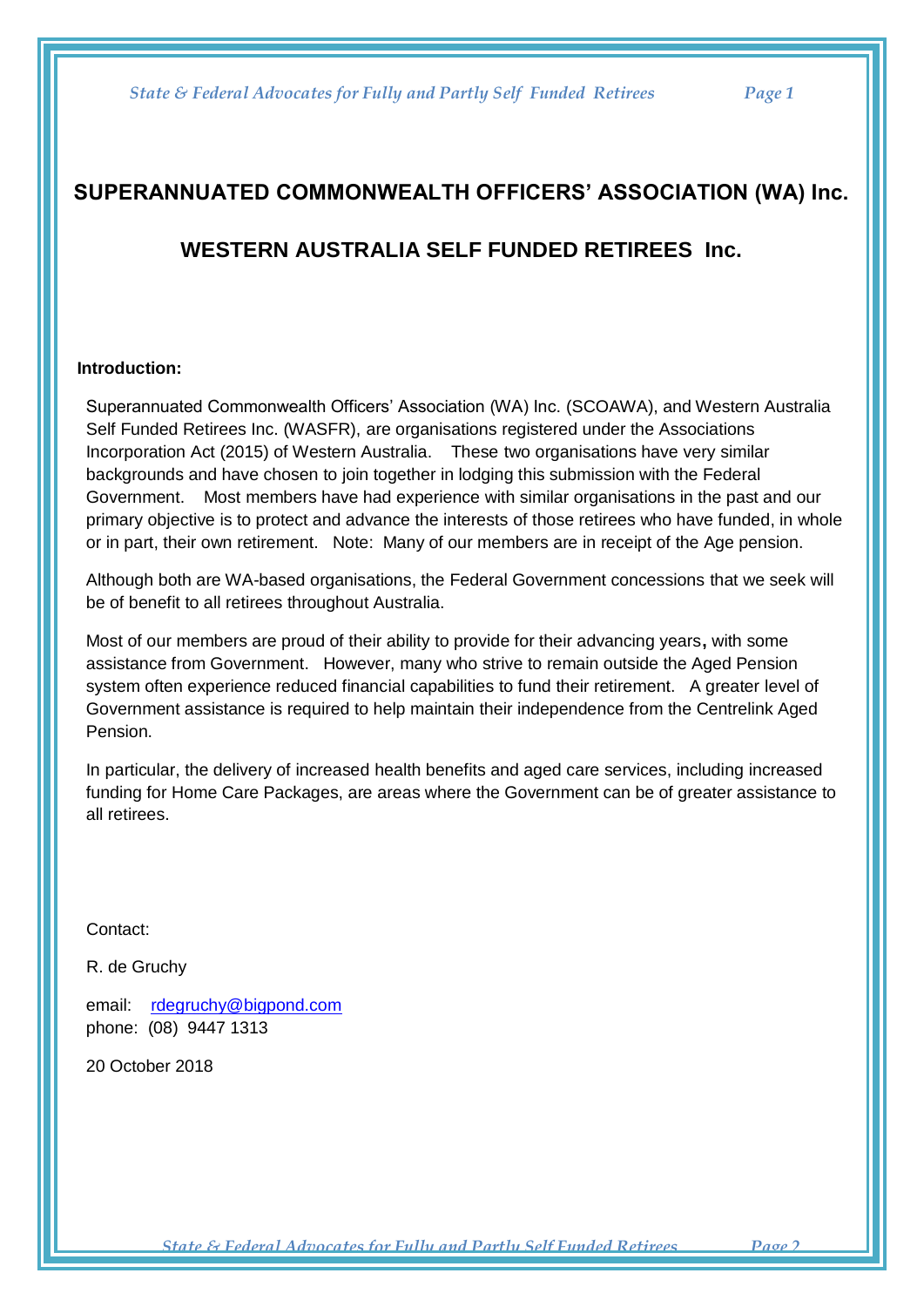#### S**ummary of Recommendations**

 Following is a summary of the recommendations included in this submission from Superannuated Commonwealth Officers' Association (WA) Inc. and Western Australia Self Funded Retirees Inc. We sincerely request that your full consideration be given to each of the issues raised.

#### **Recommendation 1:**

 That the Deeming Rates be reduced to 1% up to the current levels of \$51,200 and \$85,000, with 2% for the remainder.

#### **Recommendation 2:**

 That retirees be enabled to transfer funds into superannuation, at the prescribed contribution levels, irrespective of their age.

#### **Recommendation 3:**

 That retirees be enabled to transfer funds into superannuation, at the prescribed contribution levels, without having to meet any "Work Test".

#### **Recommendation 4:**

 That all Commonwealth superannuation pensions, be indexed consistently using the same formula as is used to adjust the Centrelink Age Pension. *(Note: Incremental introduction)*

#### **Recommendation 5:**

That consideration be given to widening the scope of the NDIS/DisabilityCare Australia parameters so as to include all Australian citizens, including those over the age of 65.

#### **Recommendation 6:**

 That the Medicare and Pharmaceutical Benefits Scheme Safety Net thresholds for single retirees be restructured so that access for them becomes available at 65% of the levels applicable to couples/families.

#### **Recommendation 7:**

That the SAPTO Tax Offsets be adjusted annually to account for increases in the cost of living, and that the SAPTO Rebate "shade out" income thresholds should be increased immediately so as to be equal to the Medicare Levy low income threshold. The SAPTO Rebate "shade out" income thresholds should then be reviewed annually so as to always be equal to the Medicare Levy low income thresholds.

#### **Recommendation 8:**

 That the interest rate of 5.96% currently being charged for the non-payment of a Refundable Accommodation Deposit (RAD), be reviewed with the intention of bringing it more into line with the interest rates offered by major banks for term deposits or commensurate with the 3.75% interest rate payable by the Aged Care facilities.

#### **Recommendation 9:**

 That the components of a retiree's income derived from an untaxed superannuation scheme, and from other sources, be assessed separately for taxation purposes as is the case with a retiree who derives an income from a taxed superannuation scheme.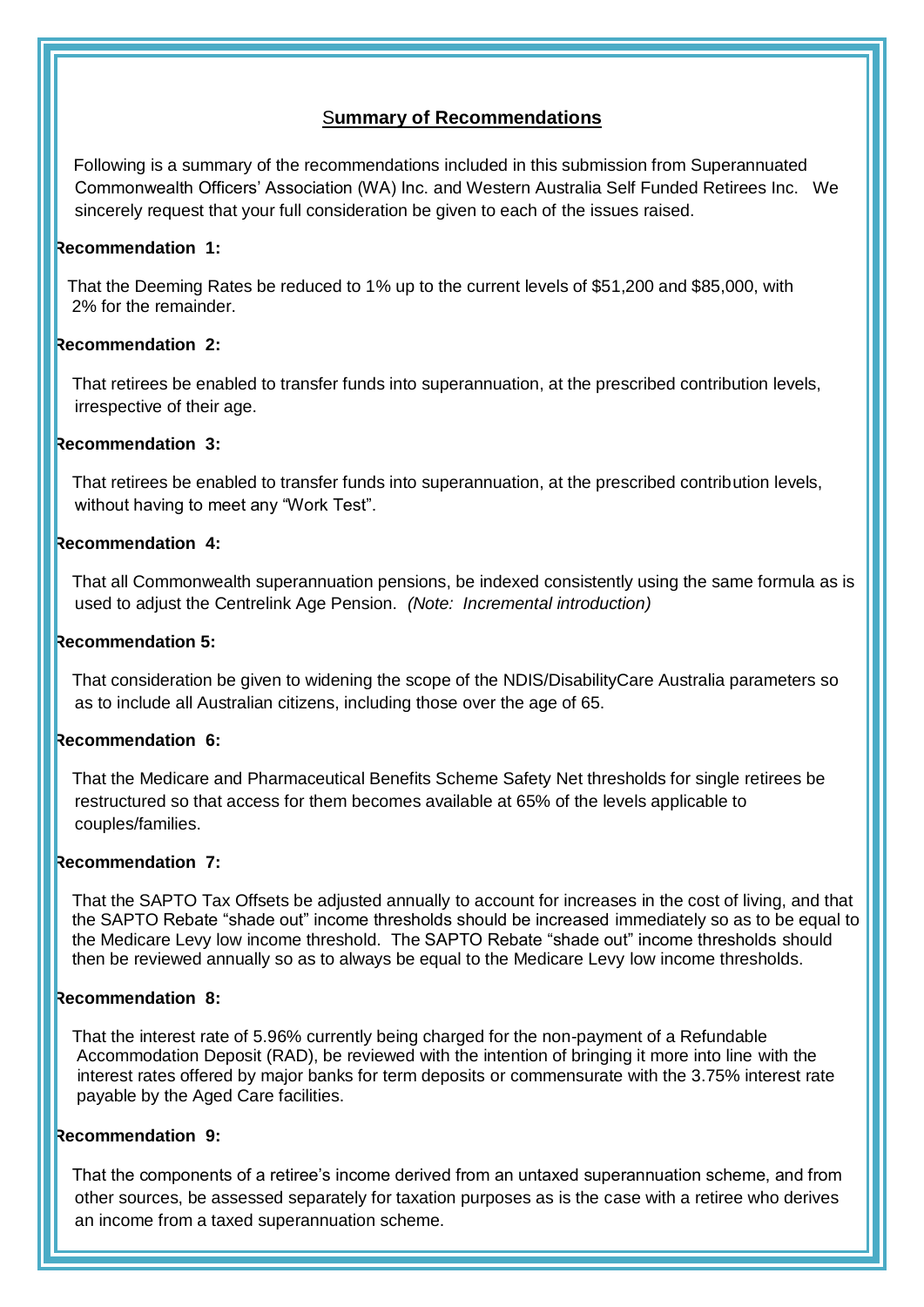#### **Rationales Underlying the Preceding Recommendations**

#### **Recommendation 1:**

 *That the Deeming Rates be reduced to 1% up to the current levels of \$51,200 and \$85,000, with 2% for the remainder.*

Deeming Rates commenced in July 1996 and have been adjusted to accommodate changes in the financial environment since that date. Usually this has occurred about twice a year - although in the years 1997, 2008, 2009 and 2013 the rates were adjusted 3 times. The current figures are 1.75% (up to \$51,200 and \$85,000), with 3.25% levied on any assets/funds in excess of those amounts. They were last changed in March 2015, and since then there have been **3 reductions** in the Reserve Bank's cash rate, but no changes in the official Deeming Rates.

 It is well past the time for the Federal Government to examine the factors involved in calculating the appropriate rate for assessing income for Centrelink purposes - we are advocating a reduction to 1% up to the current levels of \$ 51,200 and \$85,000, with 2% for the remainder.

#### **Recommendation 2:**

*That retirees be enabled to transfer funds into superannuation, at the prescribed contribution levels, irrespective of their age.* 

Those people over the age of 75, and still in the workforce, are now eligible to have the Superannuation Guarantee Levy (SGL), currently 9.5% of salary, paid into a recognised superannuation fund of their choice. However, anyone not employed is prohibited from contributing any funds into a superannuation fund if they are over the age of 75.

Many retirees over the age of 75 did not have the benefit of being able to contribute to superannuation during their working lives. They had to accumulate their retirement assets under various policy settings that could be restrictive and subject to change. Consequently (where they could), they invested in other assets such as property and shares but now find that they are denied the benefits from receiving a concessional income from a superannuation fund. It is noted there are statutory limits on the amount of funds allowed to be transferred by a person into superannuation in any tax year. This request does not attempt to circumvent this requirement. It simply seeks to allow those over 75 years of age to be allowed to contribute funds into superannuation in the same manner as other people, of the same age, who happen to be in the workforce.

It should be noted that this issue was one of the recommendations of the Henry Tax Report in 2009 (recommendation # 20).

#### **Recommendation 3:**

*That retirees be enabled to transfer funds into superannuation, at the prescribed contribution levels, without having to meet any "Work Test".*

Retirees aged between 65 and 74 who wish to contribute funds to a superannuation fund are required to pass a "Work Test" before they are permitted to do so.

In order to qualify, this "test" requires them to be "gainfully employed" for a minimum of 40 hours in any consecutive 30 day period throughout the relevant tax year. This "test" is considered to be an outdated, arbitrary hurdle with negligible practical value. It encourages the elderly to stretch the truth, or maybe even manipulate the circumstances with family or friends, wherever that may be possible. Provided the funds involved come from an after tax source, and are within the legal limitations regarding maximum amounts in force at the time, we request that this iniquitous restriction be abolished.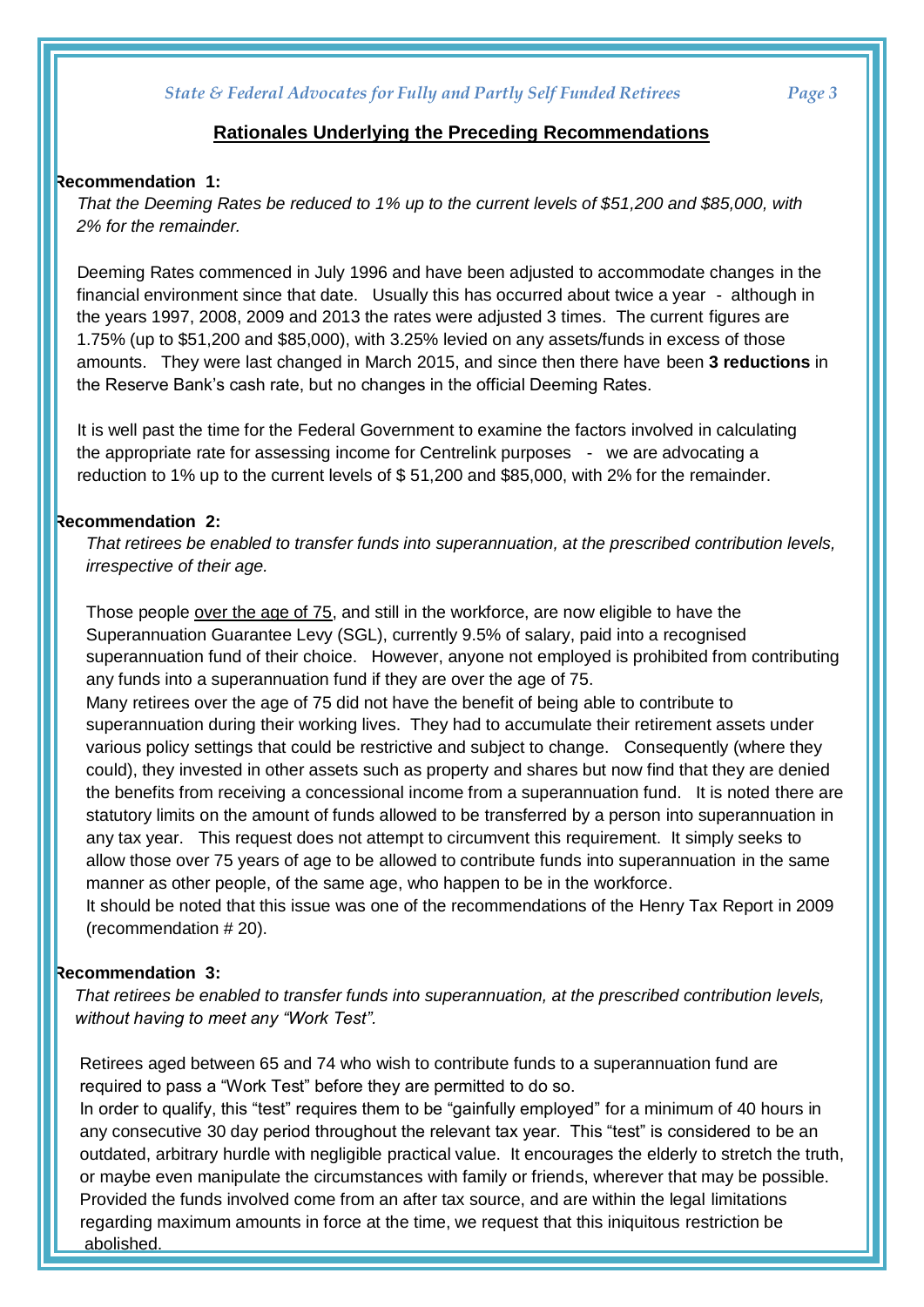We note that, in May 2016, the Federal Government announced that legislation would be passed to abolish this "Work Test", however, a subsequent decision was made not to abolish the Test due to (??) other circumstances.

#### **Recommendation 4:**

 *That all Commonwealth superannuation pensions be indexed consistently using the same formula as is used to adjust the Centrelink Age Pension. (Note: Incremental introduction).*

This problem of inequality of the method of indexation of CSS/PSS pensions (as compared to the method in use for indexation of the Centrelink Age pension), has been in existence for 20 years.

As from 1998, pensions paid to Age Pensioners have been indexed by whichever is the greater of the CPI and MTAWE (Male Total Average Weekly Earnings). In 2009, as a result of the Matthews Report, another index, called the Pensioner and Beneficiary Living Cost Index (PBLCI) came into play. The PBLCI was developed by the Bureau of Statistics and is claimed to better reflect changes in the cost of living experienced by pensioner and beneficiary households rather than the wider community.

There have been two Senate Select Committees, one in 2001 and one in 2002, that made enquiries into the manner of indexation and in both cases came up with a recommendation that the CPI should be discarded in favour of a wage-based index such as MTAWE. In addition, there was another Governmental enquiry into the cost of living for older Australians (March 2008), that also recommended abolition of the CPI for Government pensions in favour of whichever index was the greater of the CPI and MTAWE.

The Australian Bureau of Statistics has clearly stated that the CPI should not be confused with a cost of living index. Over the past decade, the CPI has been changed significantly a number of times. The objective of these changes has been to improve its use for setting monetary policy at the expense of reducing its effectiveness as a cost of living index.

One issue often overlooked by many is that this matter of indexation of Comsuper pensions is **a diminishing problem**. The 2017 *Intergenerational Report* said that as a percentage of GDP, Commonwealth superannuation unfunded liabilities would fall from 0.30% in June 2018 to 0.07% of GDP in June 2057. This is supported by the fact that these defined benefit schemes were closed off to any new appointees as from July 2005.

In September 2014, the Federal Government fulfilled a pre-election commitment to adjust the pensions paid to ex-military personnel who are members of the DFRB, and the DFRDB military schemes, by the greater of the CPI, the MTAWE, or the PBLCI (ie the same as is used for the Age pension).

#### **Staggered Implementation:**

I

 In order to minimise the financial effect on the Federal Budget, it is suggested that a staggered implementation of this level of indexation take place. It is suggested that, in the first instance, only those CSS/PSS pensioners over the age of 85 be granted the same level of indexation as enjoyed by pensioners in receipt of the Centrelink Age pension.

 There are only **23,252** CSS/PSS pensioners (over the age of 85), that are involved. As the difference between the indexation levels of the Age pension and the CSS/PSS pensions in 2015 was only 0.2%, this represents a very small cost to the government. It is estimated that the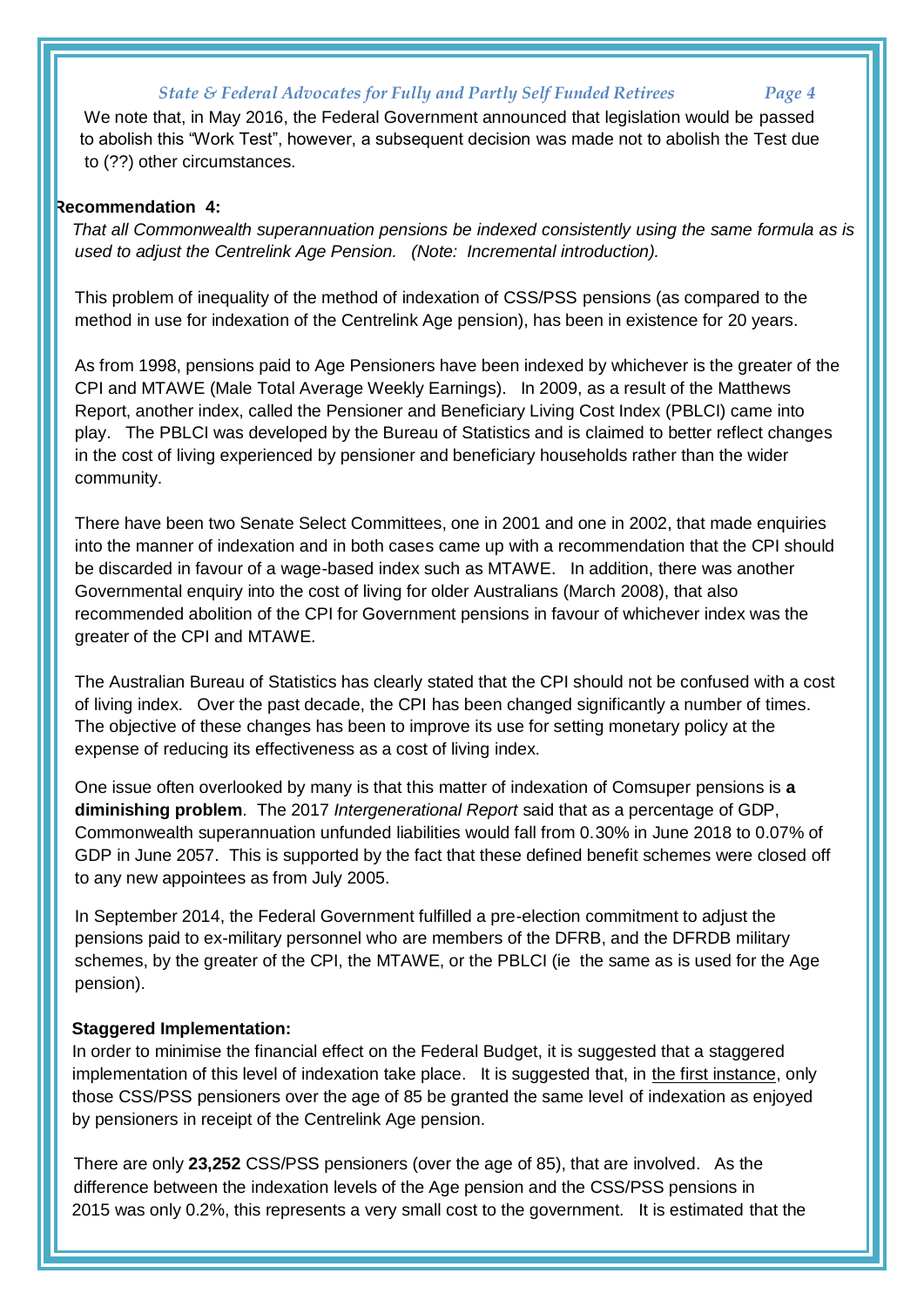nett cost **(**after Clawback), in 2015 would have been **less than \$900,000** if the CSS/PSS pensions had been indexed in the same manner as the Centrelink Age pension.

After a suitable period of time  $(?) 1 - 2$  years), the limit for equal indexation could be extended to those pensioners over the age of 80 - then down to 75, 70 etc. in following years.

It is worth noting that the accessibility of the Future Fund has now been extended to 2026 (despite having passed the original target of \$140 billion dollars by June 2020). This Fund was created in 2006 for the purpose of being "*an independently managed [sovereign wealth fund](https://en.wikipedia.org/wiki/Sovereign_wealth_fund) into which the [Australian](https://en.wikipedia.org/wiki/Australian_Government)  [Government](https://en.wikipedia.org/wiki/Australian_Government) deposits funds to meet the government's future liabilities for the payment of [superannuation](https://en.wikipedia.org/wiki/Superannuation) to retired [civil servants](https://en.wikipedia.org/wiki/Civil_servants) of the [Australian Public Service.](https://en.wikipedia.org/wiki/Australian_Public_Service)"*

As the total cost of CSS/PSS pensions is less than \$6 billion dollars each year, and the Future Fund has averaged 9.2% over the past 10 years, it is quite evident that sufficient funds exist to meet these payments.

#### **Recommendation 5:**

*That consideration be given to widening the scope of the NDIS/DisabilityCare Australia parameters so as to include all Australian citizens, including those over the age of 65.*

 The NDIS scheme commenced several pilot operations, in selected locations, in July 2013. The Medicare Levy was increased by an additional 0.5% in July 2014 purely to fund the NDIS. The current guidelines are quite clear that this scheme will not cover any person who contracts a recognised disability after reaching the age of 65. It is also a fact that, although not covered by the NDIS legislation, those taxpayers over the age of 65 will still be forced to pay this additional 0.5% Medicare Levy.

Current information is that those people who contract a disability before the age of 65 (and are covered by the NDIS), will be allowed to continue to be covered by the provisions of the NDIS after the age of 65, should they so choose.

 An official response from the Federal Government indicates that the Government is relying on the capabilities of the Aged Care system to adequately cater for those over the age of 65. Unfortunately, the Aged Care system is struggling with inadequate funding and other resources, and will be unable to cope with any additional burden.

 A Media Release from the National President of Alzheimer's Australia in September 2013, called for the co-ordination of the two reforms under the oversight of a senior Minister. The comment was made "*The Aged Care system is aimed at frailty and residential care - not disability".*

 In March 2013 a Senate Community Affairs Committee that enquired into the NDIS Bill, made the following recommendation

 **4.38** *The committee recommends that the Government, through COAG processes, identify mechanisms by which to provide adequate specialised disability support for people 65 and over who have disabilities not resulting from the natural process of ageing.*

 As an organisation concerned with the welfare of elderly Australians, we request that strong consideration be given to including those unfortunate people, who contract a recognised disability after reaching the age of 65, within the limits of the NDIS.

*State & Federal Advocates for Fully and Partly Self Funded Retirees Page 6*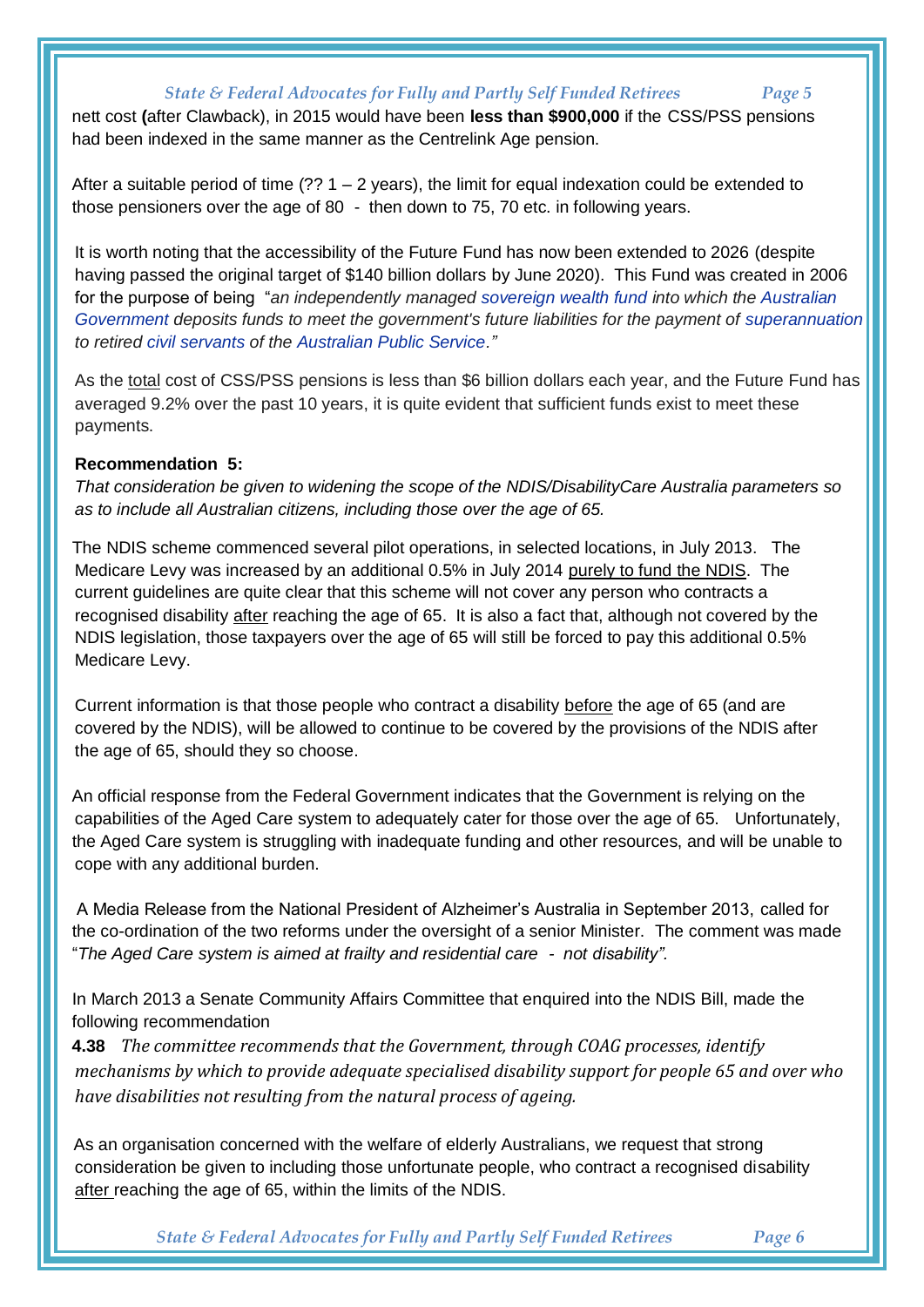#### **Recommendation 6:**

*That the Medicare and Pharmaceutical Benefits Scheme (PBS) Safety Net thresholds for single retirees be restructured so that access for them becomes available at 65% of the levels applicable to couples/families.*

Currently, a single retiree needs to spend the same amount on pharmaceutical prescriptions before reaching the Safety Net as does a couple. Once the designated Safety Net level is reached (in a 12 month period), then any additional prescriptions are either free (to a retiree with a Pensioner Concession Card), or drop to the concessional level applicable to Pensioners to those retirees not in possession of a PCC. A similar situation exists for the Medicare Safety Net.

There is obvious discrimination in that one person needs to incur the same total expenditure as does a couple before any concessional treatment is allowed. We therefore recommend that the Medicare and PBS Safety Nets for singles be set at 65% of the threshold requirement for couples.

#### **Recommendation 7:**

*That the SAPTO Tax Offsets be adjusted annually to account for increases in the cost of living, and that the SAPTO Rebate "shade out" income thresholds should be increased immediately so as to be equal to the Medicare Levy low income threshold. The SAPTO Rebate "shade out" income thresholds should then be reviewed annually so as to always be equal to the Medicare Levy low income thresholds*.

The Senior Australians Tax Offset (SATO), was introduced in the 2001 Federal Budget, and was backdated to commence from 1 July 2000. At that time, the maximum amount of Tax Offset was set at **\$2,230** for singles, and **\$1,602** for each member of a couple.

These amounts remain unchanged to the present day - 18 years later. In 2012 SATO was changed to SAPTO (Seniors and Pensioners Tax Offset) but the offsets remained the same i.e. \$2,230 and \$1,602 (for each member of a couple).

Changes have been made to the "shade-out" and "cut-out" thresholds for SAPTO over the years (note that these changes have not been made on a regular basis every year). In 2012-13 the "shade-out" threshold for SAPTO (for singles) was \$32,279, which was the same as for the Medicare Levy lowincome threshold.

In 2017-18 the "shade-out" threshold for SAPTO (for singles) remained at \$32,279, but the Medicare Levy low-income threshold had risen to \$34,244.

We ask that the SAPTO Tax Offsets be indexed each year, and that the "shade-out" threshold for SAPTO be indexed, annually, in line with the Medicare Levy low-income threshold.

#### **Recommendation 8:**

 *That the interest rate of 5.96% currently being charged for the non-payment of a Refundable Accommodation Deposit (RAD), be reviewed with the intention of bringing it more into line with the interest rates offered by major banks for term deposits, or commensurate with the 3.75% interest rate payable by the Aged Care facilities.*

The difference between "High Care" and "Low Care" in Aged Care establishments was abolished as from 1 July 2014. It is now necessary for all residents to be assessed for the payment of a Refundable Accommodation Deposit (RAD) when entering into Aged Care. Currently, RADs are capped at \$550,000, but can be increased if application is made to the Government. If payment cannot be fully paid in cash, then arrangements exist for payment to be either paid by way of a Daily Accommodation Payment (DAP), or by a combination of cash and a (reduced) Daily Accommodation Payment.